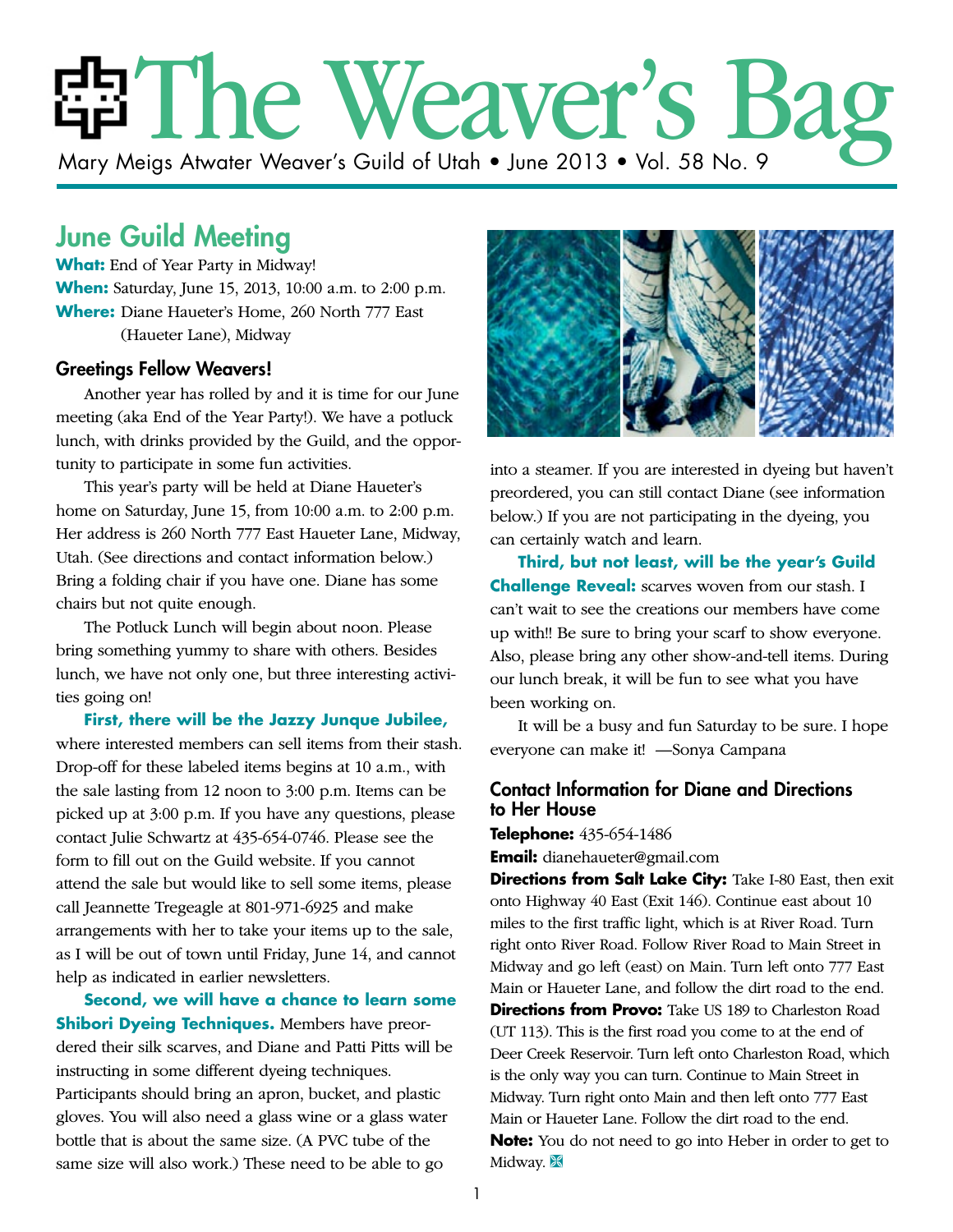### President's Message **THANK YOU**

*Thank you for allowing me to serve on the board these last two years. It has been a wonderful opportunity to become better acquainted with each of you. I have learned so much from this association with Guild members, most of whom are far better weavers than I am. But beyond the weaving, the building of friendships and the camaraderie of the parties, workshops, and Guild meetings have been a real source of joy to me.*

*Thank you to the other board members who made my job easy and were always willing and volunteering to do more than what was expected of them. The same could be said of past board members who served as mentors for our board. I hope that we can return the favor for the new board, each of whom has so willingly accepted nominations to work for the Guild.*

*If you are not already serving on the board or a committee, please volunteer. You meet the most wonderful people in those committees.*

*—Jo Stolhand* Ì

. . . . . . . . .

# Summary of the May 9 Guild Meeting —Weaving with Inlay, Pickup, and Split-Shed Techniques, by Judie **Eatough**

The discussion for the meeting included inlay, pickup, and split-shed techniques, any one of which could have filled the time at the Guild meeting. So, it was a whirlwind tour of these techniques, given by **Judie Eatough**. But first, we had our regular show and tell, during which Guild members showed pieces woven with plastic bag weft from various sources, a tartan scarf woven with alpaca yarns, examples of inlay from Mexico, Theo Moorman pieces from the workshop revisited—framed in a black mat to really make the colors and the design pop. There were also Peruvian and Guatemalan wool bands and ponchos, beautifully illustrating the pickup technique. There was a huck lace sampler scarf, which was a preview of the challenge due in June. There were examples of woven blankets from a Glimakra kit of Tuna yarns, in honeycomb and for doll bedding.

**Jeanette Tregeagle** continues working on the Guild looms, and she showed the next refurbished table loom. **Kathleen** talked about the

woven scarf challenge due in June using up those odds and ends from the stash—and showed several texts and samples of tartans as the Shuttle-Craft Bulletin #2 addressed tartan weaving. **Diane H.** reminded us that we need to sign up for the shibori scarf dyeing at her place at the June meeting and reminded us to bring our stash extras for the Jazzy Junque Jubilee sale to be held then as well.

**Renee Page** then updated us on the Shuttle-Craft Bulletin #2 (published 89 years ago!), which has been posted on the Guild webpage. And Judie E. has also developed a color computer draft for the tartans in the issue. You can download the zip file from the site.

### **Intermountain** Weaver's Conference July 25–28, 2013 Durango, Colorado

The Intermountain Weaver's Conference will soon be here. If you haven't yet registered, there are still spaces in some workshops.The conference is being held at Fort Lewis College in Durango, Colorado. Information about the conference is available online at intermountainweavers.org.

 $\mathbb{R}$ 

We have three new Guild members: **Peggy, Gabriele and Lynn** welcome to the Weaver's Guild!

Announcements included the following: Demonstrators are needed for the July 4th Colonial Days in Orem on July 3-6. Contact Judie if interested. Judie brought a copy of Interlaced, a new publication by the Boston Weaver's Guild, for the Guild library.

For the meeting discussion, Judie Eatough talked about inlay, pickup, and split-shed weaving. She had a lot of information, and it was a challenge to keep up. These techniques are all weaver-controlled methods for creating design. Weavers have pushed the four-shaft drafts over the years to accomplish these complicated looking patternings.

Inlay examples include the Theo Moorman technique that we learned at the Nadine Sanders workshop earlier this year. It is a technique that allows for more detailed design in weaving. Design techniques for inlay, such as with the Moorman technique, can be done from a cartoon on top as Nadine does, or by using color-inweave or sewing thread, or counting, or being improvisational. Inlay is defined as extra, added, or laid-in weft that does not run from selvedge to selvedge (a note to COE applicants). An inlay that did run from selvedge to selvedge would then be known as opphämpta, a Swedish technique, or some other technique, but not inlay.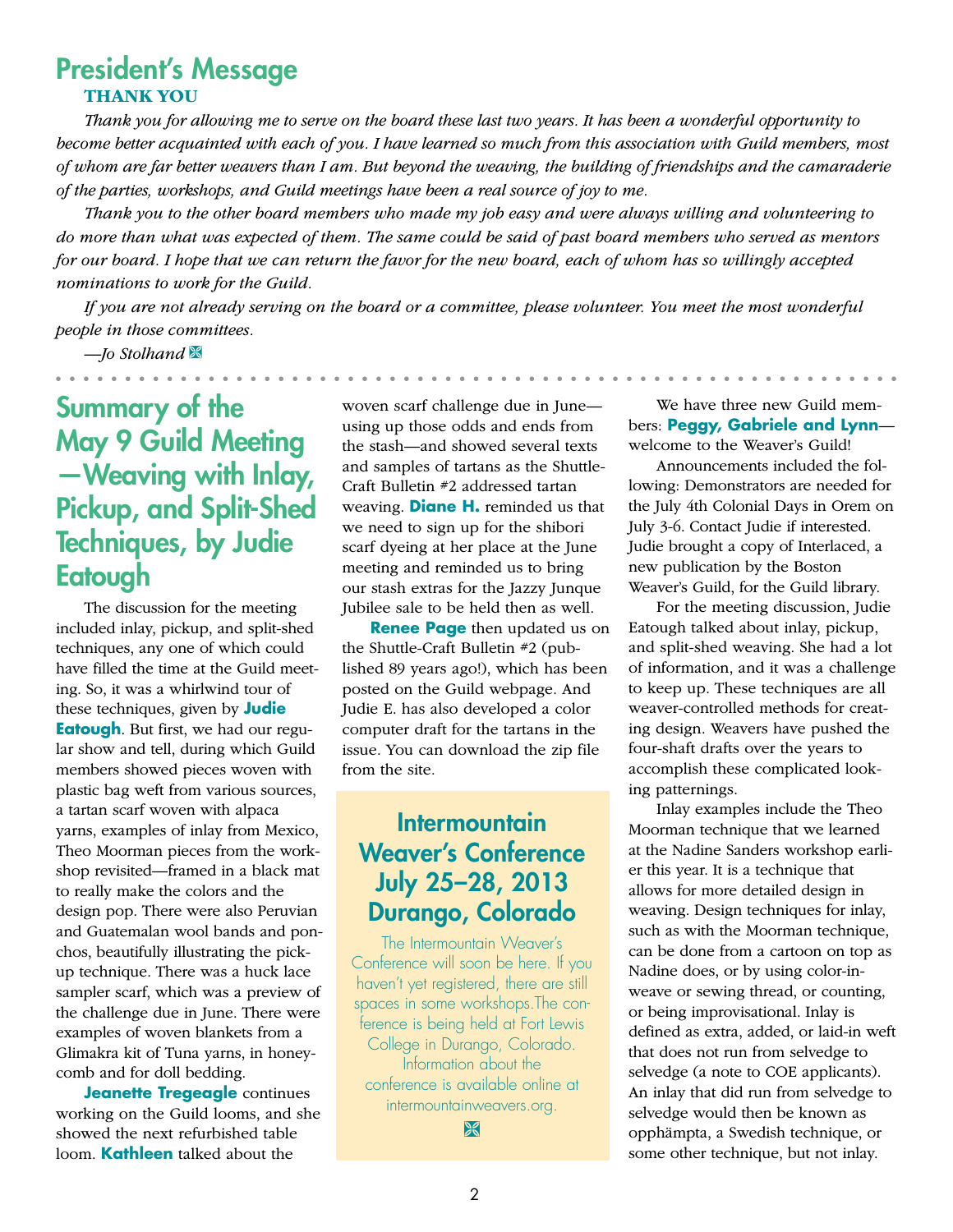One could use a color change to differentiate one part of some inlay to make it stand out. Or one could do an inlay in pattern, e.g., a rose in rosepath weave structure, as done in an example Judie had by Bobbie Irwin.

Pickup is a two-shaft technique that can be done on any loom. It is a technique that uses warp floats to create a design. It is a slow technique, but one that can be used widely to expand design in the weaving surface. Judie has done a lot of pickup on inkle looms and thinks that the best way to develop methods for weaving more efficiently comes from weaving itself.

### 2012–13 Guild Challenge Reveal

Kathleen McMaster has spearheaded the Guild Challenge this year with a focus on using yarn from your stash for at least 50 percent of a one of a kind scarf. Bring your scarf with you to the June guild meeting. The reveal will be the hightlight of a wonderful meeting!

BK

She showed us a beautiful black-andwhite ebony pickup stick as a useful tool in doing pick-up. With doubleweave pickup—a technique in which a reversible pattern is achieved by manually picking up the threads from the bottom layer and bringing them to the top—pickup is done twice, and hanger wire or an equally fine material is useful in this technique. The wire can be left in the warp for the two pickups. Mary Meigs Atwater's Recipe Book has several charted designs for doubleweave pickup.

Judie discussed a technique known as tied Beiderwand, or a poor man's drawloom. She referenced several articles by Jane Evans. (See "Woven Pictures" in Weavers 33. See Jane's website for more details: janeevans.ca/?page\_id=92.) Judie

showed a tied Beiderwand sampler done in rag weft and a rug using the same technique, with diamond shapes in the patterning. Tied Beiderwand is a good structure for rugs or blankets. (See rug examples in Weavers 42 and Handwoven Nov/Dec 1993.) Judie showed a table runner from the Handwoven May/June 2000 issue (now available digitally).



When using a turned twill weave, the web is either warp-faced or weftfaced; however, if you have shaft 1 down and 4 up, leaving 2 and 3 in between or in the split shed (illustrated below in the figure from a Jane Evans article in Weavers 33), you can weave over or under 2 and/or 3 and get different effects. Depending on how those shafts are threaded colorwise, such as in the colorful block weave towel by Joanne Tallarovic that Judie had, the results could be very variable and interesting.

This technique gives a lot of possibilities with a four-shaft loom. Counterbalance looms lend themselves to this technique. Using a table loom is a little more difficult. This can be made a little easier by using a wood stick on top of the lowered threads to hold them in place.

Another weave structure that can be used with pickup is Atwater Bronson lace, for which you only need 3 shafts, threading 1,3,1,3,1,2. You can control the float length by the size of the unit repeat. The difference between the pickup and the weft floats is based on what is happening with shaft 3. Judie showed a piece of design work in lace, e.g., leno border on gauze weaves.

There are a lot of possibilities with the split-shed technique—it is yet another tool in the basket.  $\mathbb X$ 

#### Recommended references:

• *More on Moorman—*Theo Moorman inlay adapted to clothing by Heather Lynn Winslow (in the Guild Library, W105)

- *The Techniques of Freeform Design,* by Nancy Searles (in the Guild Library (W065)
- *Tejido Huave and Beyond,* by Ereica de Ruiter
- *Sheer Delight: Handwoven Transparencies,* by Doramay Keasby (includes inlay and how to do edges)
- Rebecca added some sites via the Guild list for examples and additional information:

– *Backstrap weaving:* weavolution.com/ group/backstrap-weaving/beginner -tutorial-two-warp-float-patterns-11108. This is a written tutorial with photos. There are about four sections of the original tutorial, and then there is a link to some videos. I found it very useful to watch the videos and see the new shed that gets created when she hand-selects specific warp threads while keeping others lifted as a group. – *Split shed:* weavezine.com/content/ 31-double-faced-weave-saddle-blanket. This article explains: "Warp ends are threaded onto both shafts as usual, but with one important addition: between each pair of threaded ends is a floating end that is not threaded into a heddle, and thus neither rises nor falls as the treadles are pressed. These floating warp ends split the shed when a treadle is pressed."

It looks like there are many interesting articles to explore at www.weavezine. com.

### Jason Collingwood workshop in Salt Lake City!

November 9, 10, 11, 2013 (Saturday, Sunday, and Monday)

As the son of renowned rug weaver Peter Collingwood, Jason has carried on the tradition of innovative and excellent rug weaving and teaching started by his father. Jason will be traveling in the United States from England in 2013 and teaching at various guilds including the Mary Atwater Guild. Registration materials for the workshop will be available soon.

Ì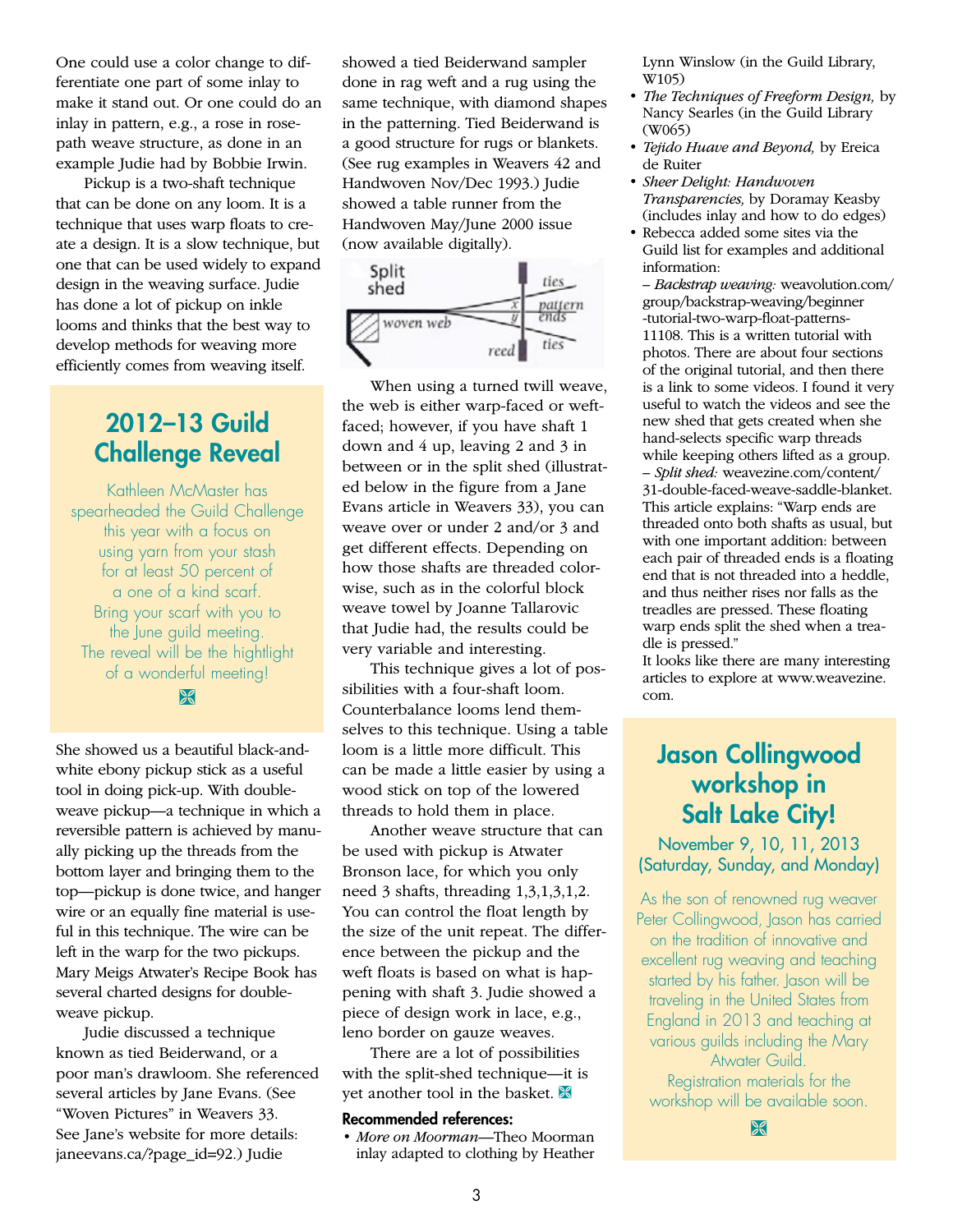# Shuttle Craft Bulletin #3— The Matilda Bacon Overshot Pattern

*The following information, written by Maureen Wilson, helps us understand and appreciate Mary Atwater's Shuttle-Craft Bulletin #3, November 1924. This is the bulletin that we are reading in June. The first three bulletins were sent as a group to everyone on the Guild list, or you can find the bulletins on the Guild website.*

atilda Ellen Kimball was born in 1799 in Russia, Herkimer County, New York. She married Hosea Bacon on Christmas Eve 1828, in Gaines, Orleans County, New York, which was 184 miles to the west. She had six children, three daughters and three sons, and died there in 1886. She was a weaver. The pattern featured in the Shuttle Craft Bulletin #3, November 1924, is from the coverlet she wove in 1820, at the age of 21, at Graystone, Albion, Orleans County, New York. A coverlet from this time period would be considered an old pattern by Helene Bress, who wrote the two-volume work titled The Coverlet Book: Early American Handwoven Coverlets. This pattern was lent to Mary Meigs Atwater by



Figure 1. Matilda Bacon Overshot Pattern, stars and halftone stars.



Figure 3. Matilda Bacon Overshot Pattern, flowery figure.

Matilda Bacon's great-great grandson, who is not named. How wonderful would it be to have a weaving draft handed down from a great-great grandmother?

Mary Atwater did not know the "old name" for the draft, and she proposed that we know it by the name of the weaver. Hence, we have the Matilda Bacon pattern. Perhaps we will hear of another name from one of the Shuttle-Craft Guild members in a later bulletin. Helene Bress pointed out in her book that not all coverlet patterns were named.

Mary Atwater pointed out that the charm of the pattern is the halftone stars that accompany the star figures, like reflections in water. Deanna Baugh helped me determine, as best



Figure 2. Halftones identified, from Judie Eatough's Weavenotes site: weavenotes. net/overshot.htm



Figure 4. Matilda Bacon Overshot Pattern, plain figure or table.

we could, that these halftone stars are those outlined in figure 1.

The copy does not show the halftones very well, so I've included the figure from Judie Eatough's Weavenotes online site (see figure 2), which indicates the pattern floats, background, and halftones.

In Weaver's Craft, Spring 2001, Jean Scorgi states that the halftones occur because the shafts are used in more than one combination. Halftones occur on either side of the weft floats.

Mary Atwater explained that the draft is written from the beginning of the flowery figure (see figure 3) to the end of the plain figure (see figure 4), also known as a table. She indicated which section might serve as a border, where to begin the draft, and where to place the center seam for a coverlet. There is a lot of information in this draft.

Mary Atwater also described other ways that the pattern might be used. For example, one could weave the small figure between threads 40 and 96, which she called "Butternut" (see figure 5) or other sections within the whole pattern. She then describes a way to better see these patterns using two mirrors.

I'm looking forward to seeing this pattern woven up. I hope to do so soon.

—Maureen Wilson  $\mathbb X$ 

*Note: The Matilda Ellen Kimball Bacon family history may be found at skives.net/genealogy/tng/familygroup. php?familyID=F3554&tree=ski*



Figure 5. Matilda Bacon Overshot Pattern, butternut section.